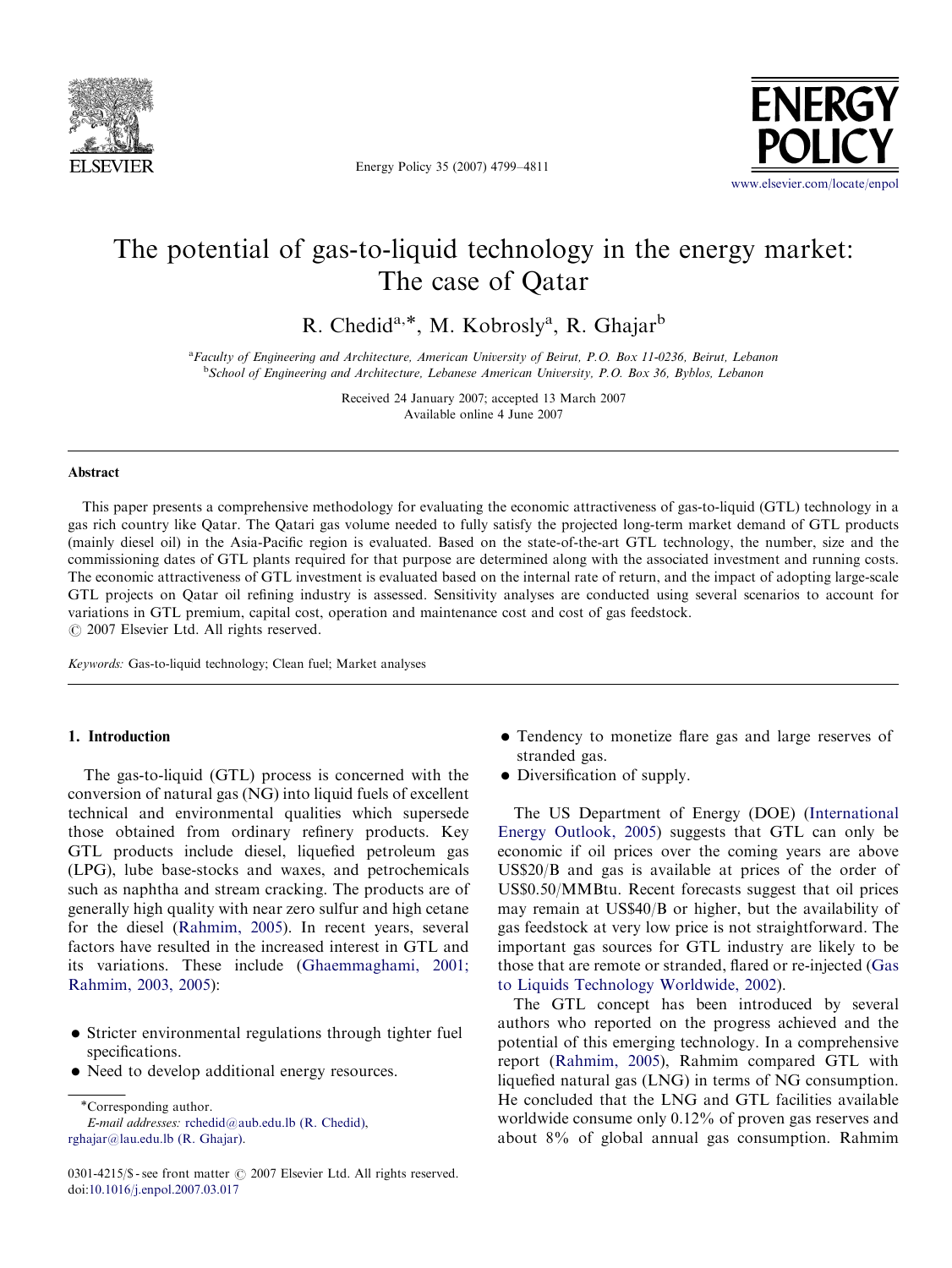reported that GTL is virtually sulfur free and primarily paraffinic and therefore it can be considered as an important blending element in satisfying environmental and auto emission requirements. [Ogawa et al. \(2000\)](#page--1-0) analyzed the long-term forecast of oil demand in Asia and its characteristics, investigated the current trends of environmental measures being taken by Asian developing countries and studied the marketability of GTL and its needs. A GTL taskforce ([GTL Task Force, 2001\)](#page--1-0) prepared a GTL industry development discussion paper to promote Australian GTL industry. A life cycle assessment (LCA) study [\(Five Winds International, 2004](#page--1-0)) presented the environmental attributes of GTL fuel. The study compared GTL technologies to conventional refinery based technologies and provided a holistic view of the technologies' impact on the environment by measuring the impacts caused by producing, transporting and using the fuels.

The objective of this paper is to assess the potential of GTL industry in Qatar by addressing the following issues:

- The extent to which Qatar's undeveloped gas reserves could support a world-scale GTL industry.
- $\bullet$  The potential market opportunities for Qatar GTL industry.
- The impact of Qatar GTL industry on the oil refining industry.

#### 2. Research methodology

This paper focuses on GTL diesel only because of all GTL projects representing a total liquid product capacity of 1.5–2 million B/d; Qatar alone is considering a liquid product capacity of 696,000–900,000 B/d by 2012–2015 with 70% are likely to be premium diesel for automotive industry ([Rahmim, 2005](#page--1-0); [EIA Country Analysis Brief\)](#page--1-0). Hence, this paper will evaluate the gas volume needed to fully satisfy the Asia-Pacific market in GTL (diesel oil) and determine the number, size and the commissioning dates of GTL plants required for that purpose together with the associated investment and running costs. The impact of GTL projects on Qatar's oil refining industry will also be assessed, and sensitivity analyses will be conducted using several scenarios to account for variations in GTL premium, capital cost, O&M cost and in the cost of gas feedstock. The flow chart shown in [Fig. 1](#page--1-0) summarizes the methodology followed in this paper.

#### 3. Qatar's energy overview

### 3.1. Qatar's natural gas [\(EIA Country Analysis Brief](#page--1-0); [Hayward, 2005](#page--1-0))

Qatar has proven gas reserves of 910 Tcf, making it third in size after Russia and Iran. Most of the gas in Qatar is located in the North Field, which contains 380 Tcf of gas in-place and 239 Tcf of recoverable reserves. In addition, the Dukhan field contains around 5 Tcf of associated and 0.5 Tcf of non-associated gas along with other smaller associated gas reserves in Id al-Shargi, Maydan Mahzam, Bul Hanine, and al-Rayyan oil fields.

## 3.2. GTL projects in Qatar ([EIA Country Analysis Brief, ;](#page--1-0) [Five Winds International, 2004; GTL Task Force, 2001;](#page--1-0) [Ogawa et al., 2000\)](#page--1-0)

GTL projects are planned and proposed in Qatar to capitalize on the extensive NG reserves, which together with Iran's reserve constitute 74% of the Middle East's NG. Of the projected worldwide GTL capacity amounting to 1,916,440 B/d by the year 2011 ([Worldwide GTL](#page--1-0) [Projects, 2001](#page--1-0)), Qatar alone has planned to contribute to a capacity of 696,000 B/d (36% out of the total). Other important planned contributions are expected to happen in Alaska (250,000 B/d), Australia (220,000 B/d), Iran  $(110,000 B/d)$  and South Africa  $(157,000 B/d)$  ([Worldwide](#page--1-0) [GTL Projects, 2001\)](#page--1-0). A key factor to motivate GTL production is the availability of large stranded gas fields. In this respect, Qatar has such large fields (around 1300 Tcf of recoverable reserves are available in large fields of size greater than 30 Tcf), but in the Asia-Pacific region, the availability of large stranded gas fields is limited (only around 100Tcf of recoverable reserves are available in large fields of size greater than 30 Tcf) [\(Ogawa et al.,](#page--1-0) [2000\)](#page--1-0).

[Table 1](#page--1-0) shows GTL plants in Qatar that are either under construction, in the design phase or under discussion.

#### 3.3. GTL demand estimation

As was mentioned earlier in this paper, the GTL diesel oil demand in Asia will be considered as the GTL market for Qatar. The forecast of diesel/gas oil demand for the period 2000–2010 suggests that Asia has both the highest annual average growth rate (4–5%) and the highest demand (around 300 million tons during 2000) compared with the annual growth rate in North America  $(1-2\%)$ , South America  $(4-4.2\%)$ , Eastern Europe  $(3\%)$ and the Middle East (2%) ([Refining and Petrochemicals,](#page--1-0) [2004\)](#page--1-0).

The stringent environmental constraints concerning emissions in Asia are pushing the Asian countries to find alternatives or cleaner resources at a faster rate than Europe and North America. Hence, full-fledged introduction of desulfurization and dearomatization facilities will be necessary for that purpose. Alternatively, GTL can be a promising option to compete with refinery expansion as will be shown in Section 7.

In fact, the world demand for diesel fuel for transport is estimated to grow at 2% per year over the next 5–10 years, with China and India having the highest growth rates. According to [Ogawa et al. \(2000\),](#page--1-0) [Rahmim \(2005\)](#page--1-0) and [Worldwide GTL Projects \(2001\)](#page--1-0) the GTL demand was 500,000 B/d in 2005, and is likely to increase sharply to 4.94 million B/d in 2020 at a supply price of US\$25/B. At supply